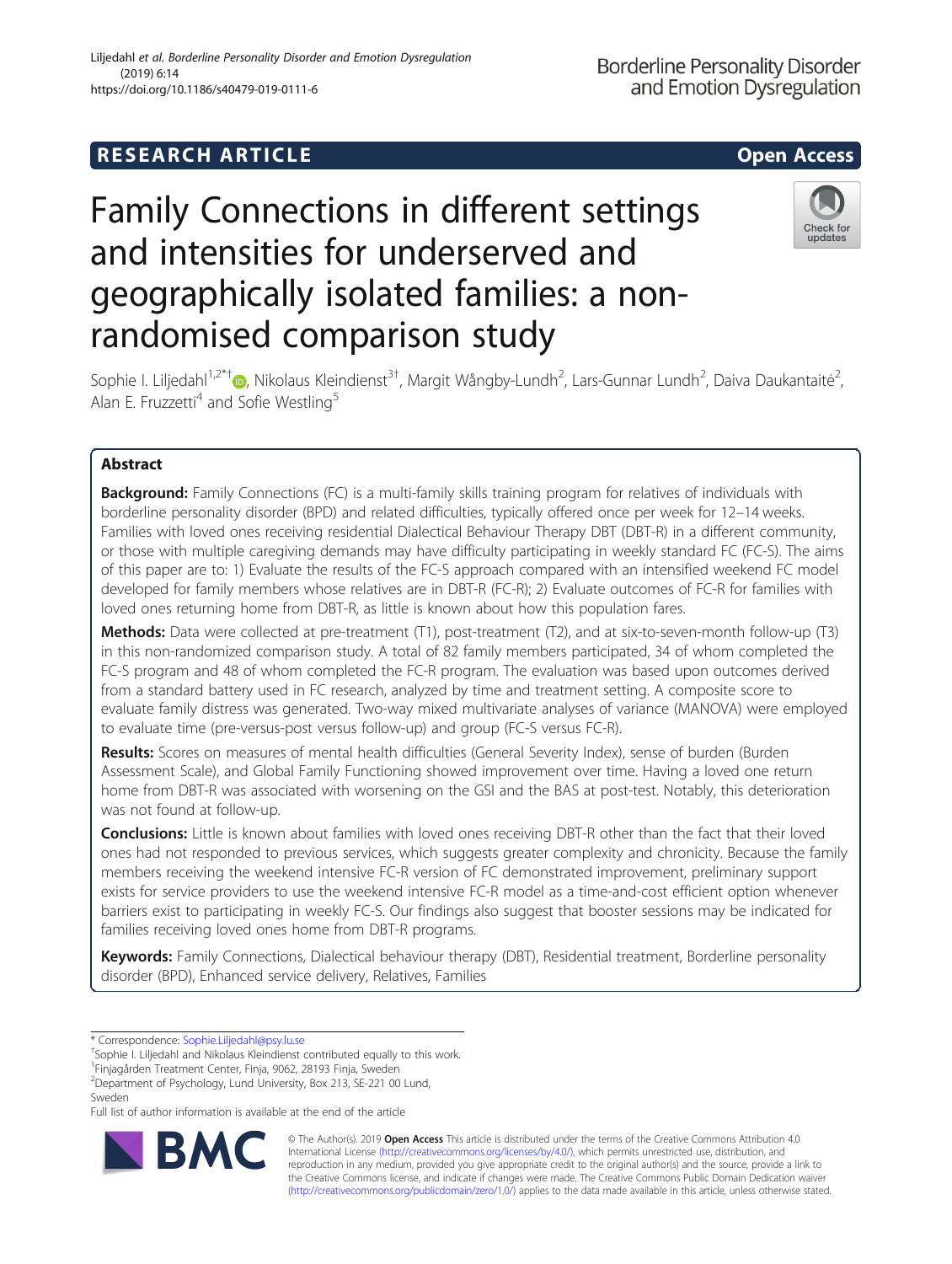# Background

The onset of borderline personality disorder (BPD) is principally during adolescence or early adulthood, with prevalence estimates ranging from 1 to 6% of the general adult population [[1,](#page-10-0) [2](#page-10-0)]. Many individuals with BPD also present with co-occurring clinical syndromes that are severe enough to impair their functioning, largely within the mood, anxiety, neuropsychiatric and other personality disorder spectra [\[2](#page-10-0), [3\]](#page-10-0). For individuals with Cluster B personality disorder (including BPD) a large, national Swedish study has shown similar prevalence for women with a standardized mortality rate (SMR) of 34.5. Men with cluster B personality disorder showed a SMR of 16 for death by suicide. Death due to all causes was shown to be increased in women (SMR 6.4) and men (SMR 5.6) [[4\]](#page-10-0). As stated by Lieb et al., [[5\]](#page-10-0) "these individuals can be distinguished from other groups by the overall degree of their multifaceted emotional pain." (p. 453). The problems of BPD are often expressed interpersonally. Accordingly, including the family or other people close to the individual as the nearest social system within the treatment context may be more important for individuals diagnosed with BPD compared to other treatmentreceiving populations [\[6](#page-10-0)].

#### Contributors to and maintenance of BPD

The invalidating interpersonal environment is one in which the individual is ignored, misunderstood, treated indifferently or with blame not only for their distress but for the circumstances that generated the distress. In sum, invalidation communicates to the individual that they are essentially unimportant [[7,](#page-10-0) [8\]](#page-10-0). Invalidating environments range from child maltreatment and, at its worst, intra-familial child sexual abuse. It can also be extra-familial, taking the form of bullying at school, online or at work. Invalidating environments may also characterize social or romantic relationships [\[9\]](#page-10-0).

It is important for service providers to be mindful that the family is not necessarily the primary source of pervasive invalidation. Working from this assumption in other psychotherapeutic modalities has historically alienated families from therapists to the detriment of an important and potentially powerful therapeutic ally and support system for the person in therapy  $[10]$  $[10]$ . It is therefore vital to include and involve family members where consent from the individual in therapy exists and family mem-bers are available and willing [\[11\]](#page-10-0).

# Creating a validating family environment in the context of a relative's suicidality

A warm, safe, validating and loving family environment in which all members feel accepted and valued can be particularly challenging to establish (or maintain) when one or more individuals within the family is severely and persistently distressed to the point of recurrent suicidality. When distress is prolonged, with a tendency to escalate to include self-harming and suicidal crises, there is a risk for "burn out" of individual and family coping resources. Because of the phenomenology of BPD this risk is heightened amongst family members with a relative who has been diagnosed with BPD or a related disorder [[12](#page-10-0)].

### Family Connections

Enhancing skills to maintain a validating family environment in the face of recurrent crises, and a mandate to acknowledge and undo harmful effects of stigma within the mental health system were significant needs that Family Connections (FC) was created to address [\[13](#page-10-0)]. The FC program is a specialized multi-family skills training program developed in the United States [\[14\]](#page-10-0). In 2006/2007, Socialstyrelsen, Sweden's national board of health and welfare, commissioned a report to evaluate FC in Sweden [[15\]](#page-10-0) using a manual translated to Swedish. Similar measures were included in the Swedish evaluation of FC as in the American study evaluating FC [\[13](#page-10-0)]. The program is aimed to support relatives of individuals receiving treatment for BPD. Subsequent FC research in Europe [\[16,](#page-10-0) [17\]](#page-10-0) has utilized a similar battery of measures as the initial American FC studies, for consistency and cross-study comparison. We observed this convention in the current study as well.

FC in Sweden is delivered to families by therapists with DBT training [[15\]](#page-10-0), which is a cultural adaptation made in the Swedish context. In contrast, family members who are FC graduates deliver the FC program in Canada and the United States. There is an abundance of DBT therapists in Sweden, due to the fully socialized nature of the mental health system, whereby FC can be offered within Psychiatry for free. The program is comprised of 12–14 weekly sessions attended concurrently by all families registered for the program. There are three key goals of FC: 1) psychoeducation regarding the criteria and phenomenology of BPD, emotion dysregulation, and the transactional model for BPD; 2) learning skillful responding across a number of domains that are vital to supporting a dysregulated loved one (based both on DBT skills [\[18](#page-10-0)] and on DBT family skills [\[9](#page-10-0)]); and 3) to build a support network for participants, as they may be uniquely able to understand the strengths and needs of families with relatives diagnosed with BPD. The goals of FC and the materials to train families are published within the original FC manual [\[14](#page-10-0)].

Relatives in the first Swedish evaluation of FC [[15](#page-10-0)] reported significant reductions in perceived burden in relation to caring for the family member in treatment, and significant improvements in mindfulness. Participants also reported significant improvements in family functioning, such as reduction in critical comments and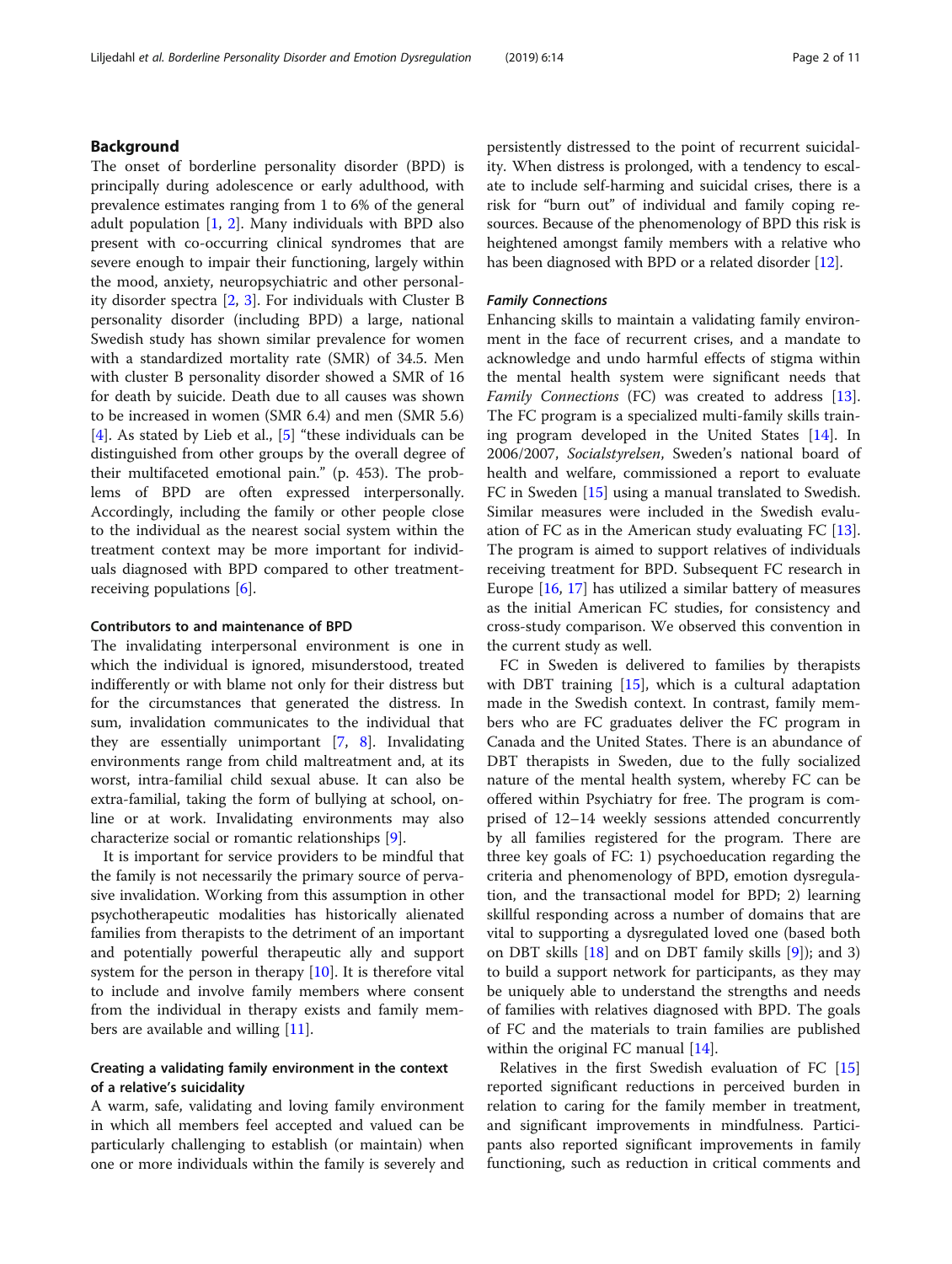emotional over-involvement. Family members further reported reduced perceptions of chaos and increased closeness.

Changes in the direction of improvement for families participating in FC have been reported in all FC evaluation research to date  $[15-17, 19]$  $[15-17, 19]$  $[15-17, 19]$  $[15-17, 19]$  $[15-17, 19]$ . When FC was compared with a 3-session psychoeducation group for participants in a comparison group, only FC families showed improvement [\[17](#page-10-0)]. That is, the psychoeducation group did not show improvement post-intervention, whereas improvement was present in the FC families' scores as measured at post-test and at 12- and 19-month follow-up [[17\]](#page-10-0).

# FC in differing delivery intensities based on treatment setting: a rationale

Almost all individuals with BPD have multiple co-principal diagnoses. Individual functioning is sometimes impaired to the point that independent living is not possible. Typically, these individuals have had numerous unsuccessful attempts at outpatient therapy and have similarly not benefitted from non-specific residential services lacking a clear therapeutic structure [\[20](#page-10-0)]. A private residential treatment facility in Sweden (the DBT-R setting in the current study) was developed to meet the needs of this sub-population, adapting standard DBT for use in their residential setting.

Referrals to the DBT-R setting are national. FC was adapted to be delivered over two intensive weekends split 1 month apart so family members could attend even if residing far away (FC-R). Alternatively, standard FC (FC-S) is delivered weekly in most settings. This therapeutic intensity or structure (two weekends rather than weekly for 12 weeks) was devised to reduce travel burden and time off work for relatives, both of which were predicted barriers to FC participation. The month in between weekend trainings allowed for rest, homework completion and skills practice.

### Pioneering research testing FC outcomes

An initial evaluation of the 12-week FC-S program was conducted in the USA with 34 participating families [[13\]](#page-10-0). Participants were relatives of family members with BPD and related disorders. Results indicated that relatives reported significantly greater sense of understanding how to respond to their family member when dysregulated or in crisis, reductions in sadness due to loss as well as reductions in the sense of feeling illequipped to manage the needs of their family member. These changes persisted at 3-month follow-up [[13\]](#page-10-0). Two years later [[21\]](#page-10-0) a larger study replicated the findings of the initial evaluation.

If FC-R were to generate similarly positive outcomes as FC-S, this could be an important contribution to implementation of FC internationally:

- (1). For geographically distant family members with significant travel barriers to attending weekly FC groups
- (2). For communities that do not have DBT services or other evidence-based programs for people diagnosed with BPD
- (3). For relatives with multiple roles such as caring for elderly parents or small children, working or continuing their education in the evenings, who could not likely attend a weekly group over several months.

#### The current study

The current study is the first evaluation of FC to extend the follow-up period to six-to-7 months<sup>1</sup> and to evaluate FC in two different therapeutic intensities based on treatment setting of the loved one receiving DBT. The comparison setting was a clinic offering standard outpatient DBT (DBT-S) to individuals and weekly FC-S to family members. An overarching aim of the study was to determine whether the findings in the first Swedish evaluation of FC [[15\]](#page-10-0) could be confirmed and extended to a situation involving implementation of the program in two different therapeutic intensities.

The six-to-seven-month follow-up period added to the current study protocol is an extension to Lundh and Wångby's evaluation  $[15]$  $[15]$  $[15]$  as well as to the original evaluations of Family Connections in the United States [[13,](#page-10-0) [21](#page-10-0)]. Six-to-seven months follow-up was selected in the current study to examine how changes in outcomes persist or desist over time and how results may vary as loved ones complete DBT-R and return home.

# Study hypotheses

- 1. That family members receiving either FC-S or FC-R will both report improvements post FC and at follow-up.
- 2. Family members who participate in FC-R may report some deterioration in outcomes when their loved one returns home from DBT-R.

<sup>1</sup> Six-months follow-up was selected for the FC-S comparison. We wanted the FC-R families to have at least a month to complete homework and practice skills taught in the second portion of the FC-R group.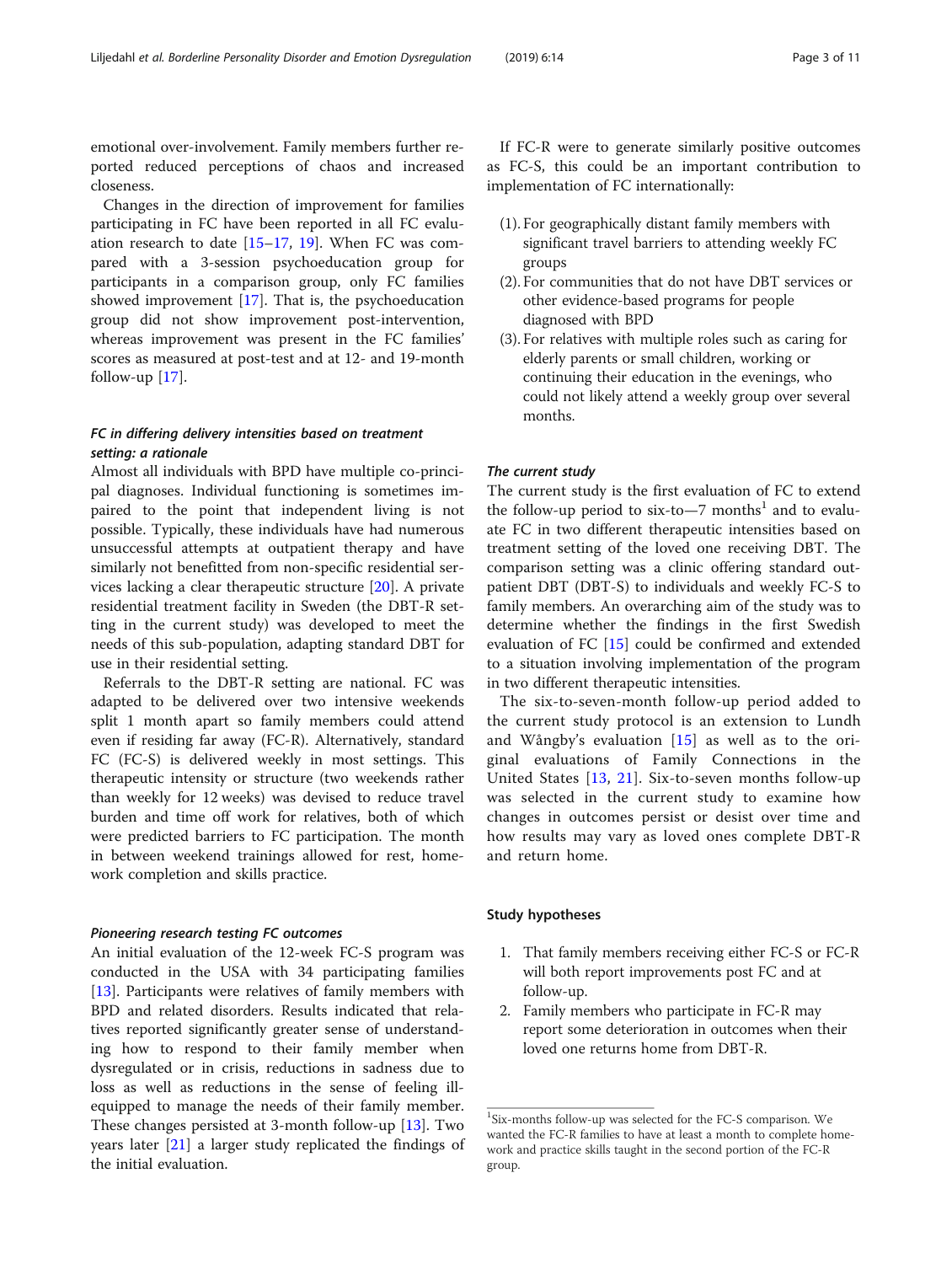# Method

# Participants

A total of  $N = 82$  ( $M_{\text{age}} = 51.69$ , SD = 14.44; 57.32% female) participants completed the study during data collection that ran from 2014 to 2017. During this time a total of 11 participant cohorts completed FC (5 cohorts at the FC-S setting and 6 at the FC-R setting), ranging in group size between four to 11 participants. The sample was comprised of parents  $(n = 61, 74.4\%)$ followed by siblings  $(n = 9, 11.0\%)$ , and others, for example loved ones in the form of closest friends ( $n = 7$ , 8.5%) and partners ( $n = 5, 6.1\%$ ).

# Measures

At Time 1(T1 – pre-FC) a demographic form accompanied the testing battery, with items querying age, sex, relationship, living status and degree of contact with the loved one in treatment. At Time 2 (T2 – post-FC) and Time 3 (T3–6 – 7 months following the end of FC), only questions regarding living situation and degree of contact were queried with respect to demographics.

#### Brief symptom inventory

(BSI) is a short-form of the Symptom Check List (SCL-90 [[22\]](#page-10-0)) with a total of 53 items querying different aspects of mental health difficulties. Subscales include Anxiety, Depressiveness, Hostility, Interpersonal Sensitivity, Obsessive Compulsiveness, Phobic Anxiety, Paranoid Ideation, Psychoticism and Somatization. The scale includes a global severity index (GSI), which is calculated as the average score of the 53 items.

#### Burden assessment scale

(BAS; [\[23](#page-10-0)]) evaluates the perceived burden of having a family member with mental health difficulties. The BAS has been translated into Swedish and validated [\[24](#page-10-0)]. Factor analysis confirmed three subscales: activity limitation (9 items, Cronbach's alpha = .88), feelings of worry and guilt (5 items, Cronbach's alpha  $=$ . 73), and social strain (5 items, Cronbach's alpha = .75). Total scores are for the entire measure as well as the three subscales.

#### Quality of life inventory

(QOLI; [[25\]](#page-10-0)) is a measure that queries 16 areas of life that contribute to overall well-being. Swedish norm data are generated from a random sample of adult urban dwellers [\[26](#page-10-0)].

# Kentucky inventory of mindfulness skills

(KIMS; [\[27](#page-10-0)]) is a 12-item scale comprised of four subscales. These are 1) Observe, 2), Describe, 3) Act with awareness, and 4) Accept without judgement. The KIMS has been translated and validated in Swedish [[28\]](#page-10-0).

# Questions about family members

(QAFM; [\[29](#page-10-0)]) is a 30-item measure that evaluates Expressed Emotion, a construct that was divided into sub-scales to measure relatives' perceived criticism, relatives´ perceived emotional involvement, as well as one's own tendency to criticize, and one's own emotional over-engagement with respect to the family member. The QAFM has good psychometrics in both reliability and validity [\[29\]](#page-10-0).

## The family climate scale

(FCS: [\[30,](#page-10-0) [31\]](#page-10-0)) is comprised of a list of 85 adjectives that depict the experienced atmosphere within the family. The scale is divided into four subscales. These are closeness (alpha = .98), distance (alpha = .91), expressivity/ spontaneity (alpha = .71), and chaos (alpha = .92).

#### Global family functioning

In order to generate a relevant measure for the proximal aim of the intervention, that is, improvement within the family's emotional environment as perceived by the participants, and in order to avoid multiple testing, a composite score to evaluate family distress was created. This was achieved using the Equal Weights method described by Fralicx and Raju [[32](#page-10-0)]. To this end the subscales from the QAFM and from the FCS were each multiplied by the reciprocal of its standard deviation (at T1) and the resulting products were added to obtain a composite criterion [\[32](#page-10-0)] p.825. To facilitate the interpretation of the composite score, each subscale was centred at the unity. The selection of the subscales was done following the recommendations by Paunonen and Gardner [[33\]](#page-10-0) who showed that psychometric parallelism is the crucial criterion for getting valid and unbiased results from composite scores. This requires uniform intercorrelations of the underlying variables (for details see [\[33\]](#page-10-0) p. 521–522). The following subscales have been selected to be included in the composite score for a negative family climate: Perceived Criticism, Critical Comments, Emotional Over-involvement, Expressivity / Spontaneity, and Chaos. The selection of these five subscales is supported both by unequivocally negative content of each of these subscales and by the consistently positive intercorrelations of these five. In contrast to these homogenous intercorrelations, intercorrelations with the three subscales that have not been included in the composite score (i.e. Closeness, Distance, and Perceived Emotional Involvement) were mixed. However, to exclude the possibility that the results might critically depend on the selection of subscales, a sensitivity analysis was carried out after all of the eight subscales from both the QAFM questionnaire and from the FCS had been included. Because all of the pertinent results have been fully confirmed from this sensitivity analysis and because the composite score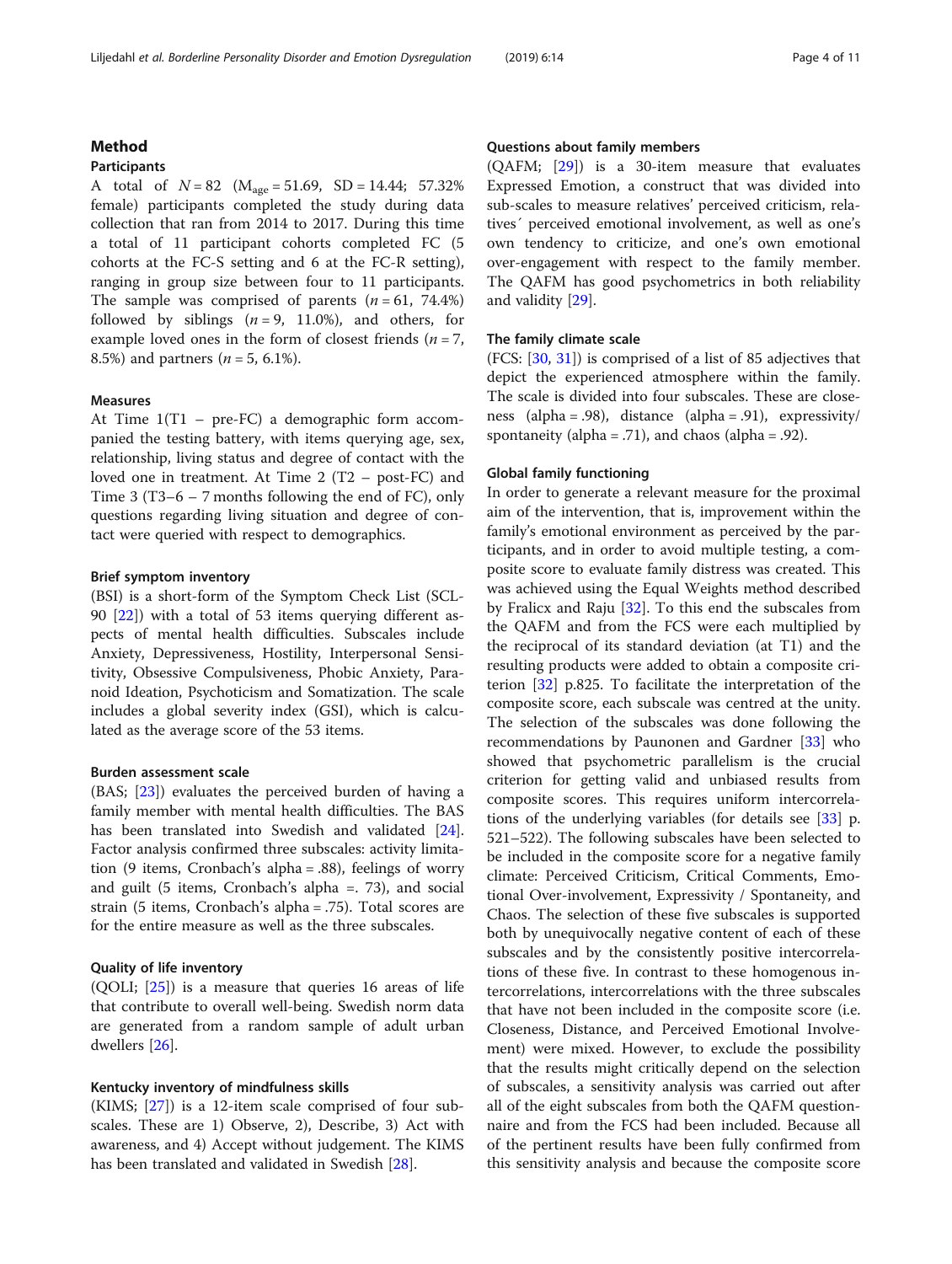for a negative family climate based on the five subscales is believed to be more meaningful and valid, we will report only the latter composite score.

# Procedure

# Recruitment

In both settings, therapists informed individuals receiving DBT that the FC program was being offered by their treatment setting. If the individual receiving DBT gave consent that their family member could be approached to participate, contact information for family members was shared with therapists. Therapists then sent information regarding the FC program, information regarding this study, and consent forms to family members. Approximately 1 week after information was mailed by recommended post with pre-paid return envelopes, the therapists conducting FC called family members to ask whether they would like to participate in FC, register them if so, and to answer any questions they might have about the current study. Independence of participating in FC and the current study was emphasized, both in the information letters to prospective participants and by telephone. All study materials and procedures were formally approved by the regional ethical review board in Lund, Sweden (Dnr 2013/548).

# Changes to the research protocol

Approximately mid-way through the study, the team consulted with one of the co-developers of FC, (co-author AEF) regarding low participation rate in the T 3 follow-up assessment. It was understandable that attrition would be high given the 6-7-month post-test, in consideration for all that might be happening in the lives of participating relatives. Suggestions arising from this consultation, which were approved by the regional ethics review board (Lund: Dnr 2015/448) were to:

- 1. Retain data from all study-points. That is, do not consider those not participating in one time-point as drop-outs as long as they had given consent to participate at T1.
- 2. For the FC-R group add a booster telephone-call during the month between the final FC intensive weekend and the T2 post-test. We realized that it was possible that participants thought of FC as "ending" when they stopped participating in intensive weekends. As in DBT, homework is an essential component of treatment [[12](#page-10-0)]. Adding the booster call to check homework and review material that may not have been well-understood could serve the function of extending FC for the additional month from the second half of the intensive FC weekend. T3 participation increased after introducing this change.

# **Statistics**

To evaluate change and direction of change in scores over time in relation to FC on the BSI, the BAS and on the composite score evaluating family distress, a twoway mixed multivariate analyses of variance (MANOVA) including one within group factor (time: pre vs post vs follow-up assessments) and one between group factor (group: FC-S versus FC-R) was conducted. Since the pre-to-post increase in contact was assessed on an ordinal scale, Spearman correlation (rho) was calculated in correlations involving pre-to-post increase in contact. Pvalues ≤0.05 (two-tailed) were considered statistically significant. Analyses were calculated using SPSS Statistics for Windows, version 24.

# Results

A total of 79.4% of the FC-S participants and 95.8% of the FC-R participants completed FC. FC-S participants could miss up to two sessions and be considered completers, whereas FC-R participants could miss zero sessions, since the entire intervention was delivered across four weekend days. For both sites, no significant differences between participants completing versus not completing FC and the post-assessments with respect to demographic variables (including sex, age) and major variables at baseline (including the GSI of the BSI, the BAS, and Global Family Functioning) were detected.

As indicated by a significant main effect of time  $(F)$  $(2,23) = 4.20, p = .028$  in the repeated measures analyses of variance (MANOVA), FC participants improved with respect to the Global Severity Index of the BSI. The MANOVA did not yield evidence for a differential effect related to the group: Both the influence of group  $(F (1,24) = 0.123, p = .729)$  and the time\*group interaction  $(F (2,23) = 1.20, p = .319)$  were not significant. Similarly, the MANOVA indicated a significant effect in relation to time (pre-FC vs post FC vs follow-up) with respect to the Burden Assessment Scale (BAS:  $F(2,17) = 5.06$ ,  $p = .019$ ). For the BAS both a significant group effect  $(F (1,18) = 5.26,$  $p = .034$ ) and a significant time\*group interaction were detected  $(F (2,17) = 5.06, p = .017)$ . As illustrated in Fig. [1b](#page-5-0), these significant effects related to the group mainly originated from a higher level of the BAS at T1 (i.e. pre-FC) in the FC-S sample as compared to the FC-R sample. Close inspection of Fig. [1a](#page-5-0) and b further indicates that before showing improvement at the follow-up assessment, the mean levels of both the GSI and of the BAS are not improved at the post assessment in the FC-R sample.

The lack of improvement at T2 (post-test) seems to be at odds with other FC research [\[13,](#page-10-0) [15](#page-10-0)–[17](#page-10-0), [21\]](#page-10-0). However, if the lack of improvement was due to increased contact with the person in therapy returning home from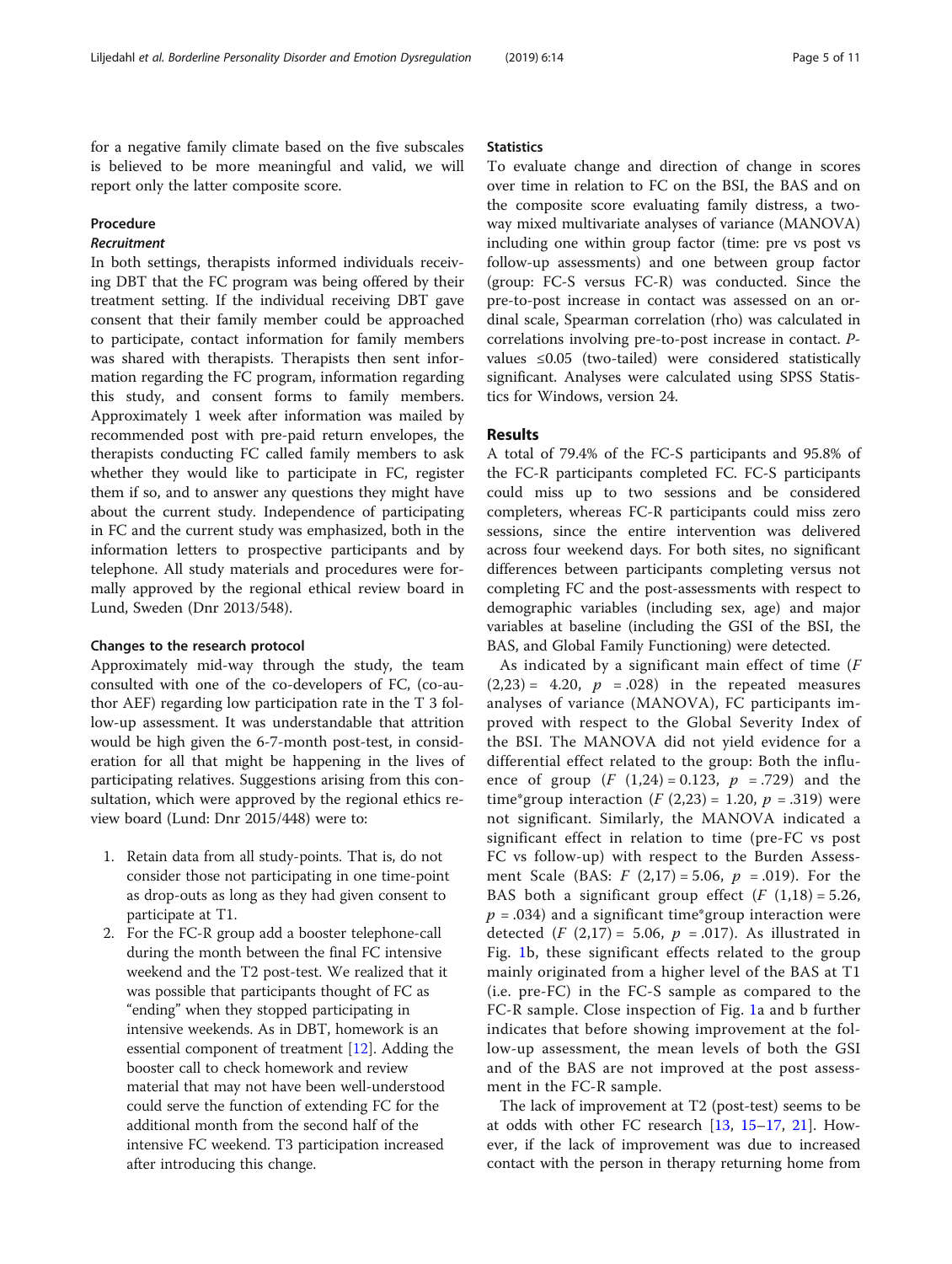<span id="page-5-0"></span>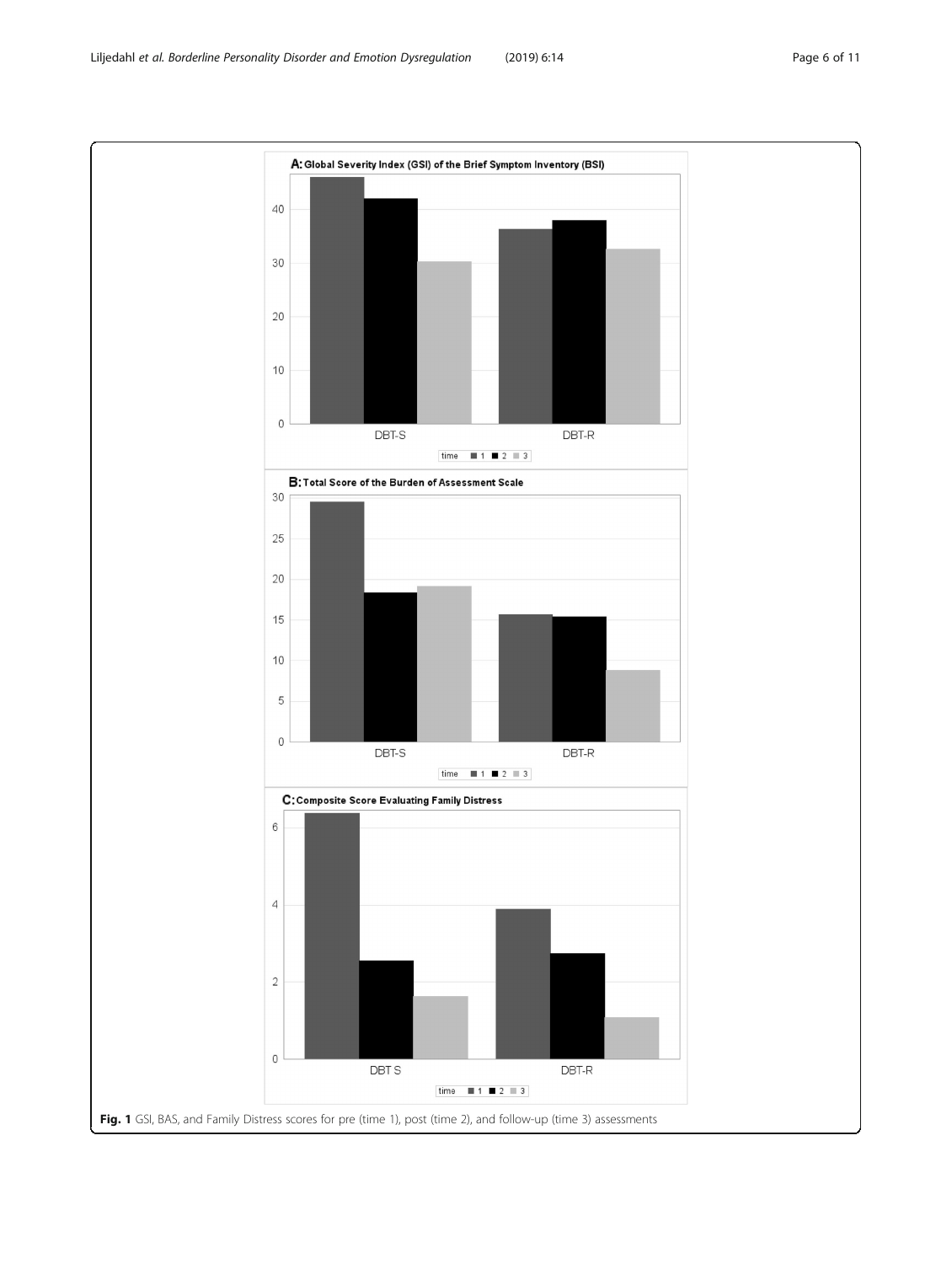residential treatment in the FC-R sample, it would be consistent with the second hypothesis, which was clinically driven. The return home may be accompanied by initial stress in adjusting back to life outside of a therapeutic setting both for people in therapy and their family members with whom they live. This hypothesis was tested in two post-hoc analyses relating the pre-post differences in the contact with residential participants returning home to the pre-post differences in (a) the GSI and (b) the BAS. As hypothesized, an increase in contact at post-test (T2) for the FC-R family members was significantly related to an increase in both the GSI (rho =  $0.364$ ,  $p = 0.048$ ) and the BAS (rho = 0.459,  $p = 0.021$ ).

As indicated by a further post-hoc analyses carried out with the GSI and with the BAS, the subscale on Worry and Guilt was particularly responsive to the FC intervention  $(F (2,21) = 11.79, p = <.001)$  $(F (2,21) = 11.79, p = <.001)$  $(F (2,21) = 11.79, p = <.001)$  (for details see Table 1). With respect to the most relevant proximal measure of family functioning, that is, the Global Family Functioning composite score evaluating family distress, a significant effect emerged for time from the MANOVA  $(F (2,$  $17$ ) = 9.73,  $p = .002$ ). As illustrated in Fig. [1c](#page-5-0) this effect was consistently found in both sites and was extended to the six-to-seven-month follow-up assessment. The difference between groups in family distress was not significant  $(F (1,18) = 0.836, p = .373)$  and there was no significant time\*group interaction  $(F(2,17) = 3.39, p = .058)$ . Post-hoc analyses regarding the original subscales from the Questions About the Family questionnaire and from the Family Climate Scale confirmed that the effect of FC comprises the subscales pertinent to the Global Family Functioning composite score evaluating family distress (e.g., the subscales Perceived Criticism, Critical Comments, Emotional Over-involvement, Expressivity / Spontaneity and Chaos). For details see Table [1.](#page-7-0)

As further shown in Table [1](#page-7-0) the Kentucky Inventory of Mindfulness Skills and quality of life as assessed from the Quality of Life Interview did not improve over the course of FC or by follow-up assessment.

# **Discussion**

Our main findings are that participants who received FC reported lower mental health difficulties, lower perceived burden of caring for a family member with severe mental health difficulties, and higher global family functioning from pre- to post-intervention. These improvements persisted for as long as six-to-7 months following the post-test, independent of the intensity (12 weekly sessions versus two intensive weekends) in which FC was delivered. This is in line with pioneering studies evaluating the effects of FC [[13,](#page-10-0) [15,](#page-10-0) [21\]](#page-10-0) and subsequent FC evaluation research conducted in Europe [[16,](#page-10-0) [17\]](#page-10-0). Confirming and extending the findings reported in Lundh and Wångby's first Swedish evaluation [[15](#page-10-0)] to a context in which two different therapeutic intensities of FC were delivered was an overarching aim of the current study. We therefore have preliminary results suggesting that DBT service providers may usefully administer FC-R in DBT-R settings as a time-and-cost efficient implementation option for doing so.

A hypothesis that our data confirmed was persisting challenges at T2 for the FC-R participants who received a loved one home from residential treatment at the time of the post-FC assessment. Positive change was demonstrated by these participants at T3, indicating that despite the initial stress in the transition of bringing a loved one home from treatment, FC may be effective in helping participants achieve positive change through use of skills acquired over the course of the program. An implication of this finding is that booster sessions around the time of changes in treatment, particularly returning home from residential treatment, may be indicated. FC has been previously tested outside of the population of family members supporting an individual diagnosed with BPD. Drossel, Fisher and Mercer [\[34\]](#page-10-0) implemented FC for family caregivers of individuals with dementia. These authors observed a need for booster sessions to support gains to family members providing care to a relative with dementia over time, due to the progressive deterioration that characterizes this illness. Similarly, in anticipation of stress, transition or upheaval, a booster FC session or more intensive weekend may provide needed reinforcement and support.

# Expected differences between the FC literature and the current study

Although we expected the majority of our results to be consistent with the existing FC evaluation research, two important differences were expected prior to the inception of this study. One difference concerns the stability of positive change reported by more than two thirds of participants in Lundh and Wångby's sample [\[15](#page-10-0)]. Because living situation may change for family members with a relative participating in FC-R (that is, the family member may be discharged and move home over the course of the study), we expected improvement at all time-points would be more likely in the outpatient (DBT-S) setting only. This was reflected by our second hypothesis, and was confirmed by our results.

Another expected difference was accounting for group differences at baseline between FC-S relatives versus FC-R participants. In this study, loved ones receiving DBT-S met criteria for BPD, exhibited extreme difficulties with emotion regulation, or such persisting self-harm and suicidality that DBT was indicated. Criteria for entry into the DBT-R setting were multiple comorbidities, often including BPD, and longstanding severe psychiatric impairment that precluded employment or independent living. In many cases DBT-R-based individuals have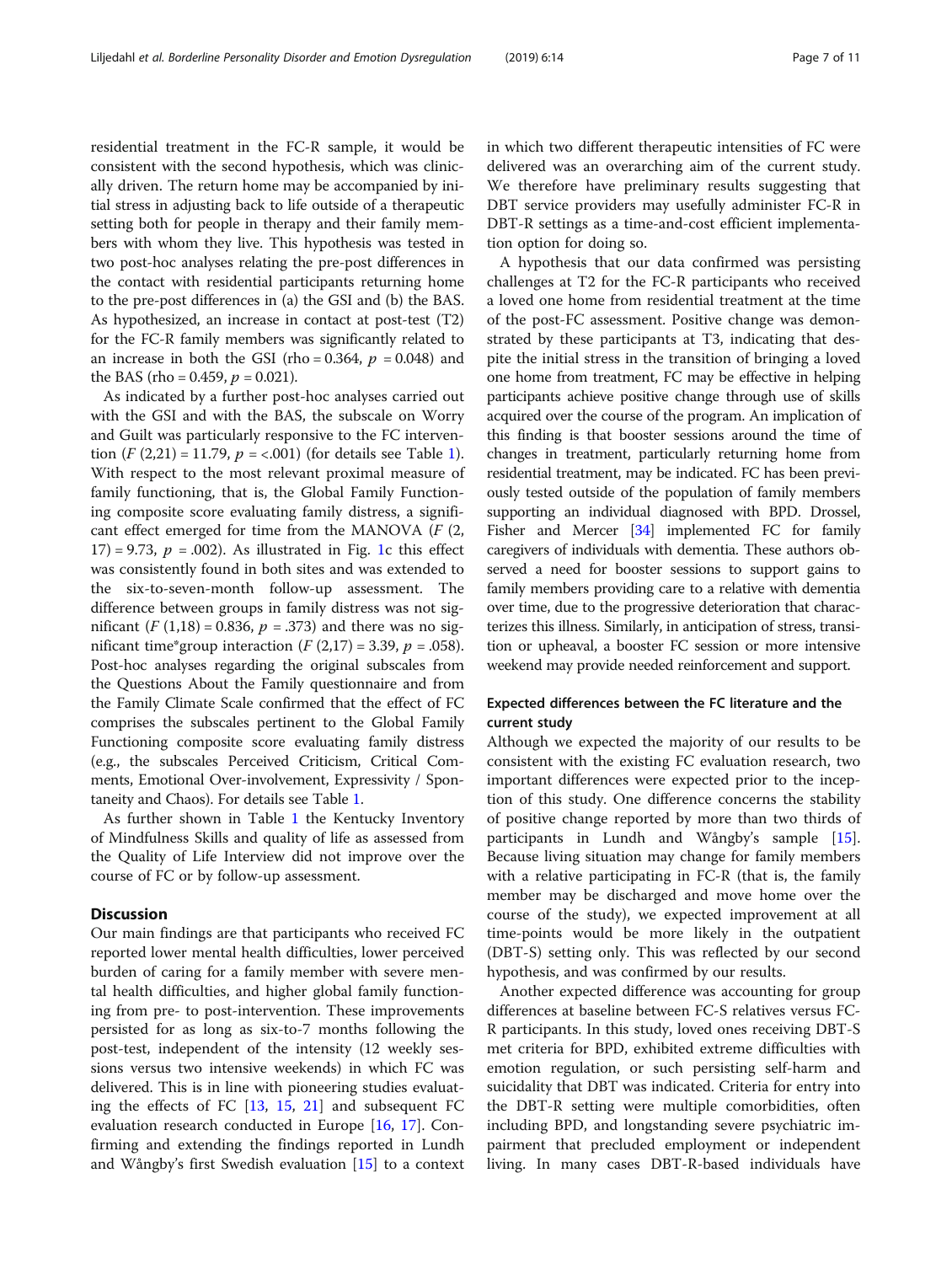<span id="page-7-0"></span>Table 1 Pre (T1  $n = 82$ ), post (T2  $n = 48$ ) and follow-up (T3  $n = 34$ ) results on measures from battery evaluating Family Connections (FC) from family member participants

| Variable                                     | Pre-FC (T1)   | Post-FC (T2)  | FU (T3)       | Main effect                                       | Main effect                                     | Time*group                                       |
|----------------------------------------------|---------------|---------------|---------------|---------------------------------------------------|-------------------------------------------------|--------------------------------------------------|
|                                              | M (SD)        | M (SD)        | M(SD)         | of time<br>$F$ (df); $p$<br>partial $\eta^2$      | of group<br>$F$ (df); $p$<br>partial $\eta^2$   | Interaction<br>$F$ (df); $p$<br>partial $\eta^2$ |
| <b>BSI</b>                                   |               |               |               |                                                   |                                                 |                                                  |
| General Severity Index                       | 41.23 (34.39) | 31.94 (29.43) | 36.44 (27.55) | 4.20 (2,23)<br>$p = 0.028*$<br>$\eta^2 = 0.268$   | 0.123(1,24)<br>$p = 0.729$<br>$\eta^2 = 0.005$  | 1.20(2,23)<br>$p = 0.319$<br>$\eta^2 = 0.094$    |
| BAS, total                                   | 21.97 (12.45) | 15.92 (11.50) | 14.44 (8.02)  | 5.06(2,17)<br>$p = 0.019*$<br>$\eta^2 = 0.373$    | 5.26(1,18)<br>$p = 0.034*$<br>$\eta^2 = 0.226$  | 5.06(2,17)<br>$p = 0.017*$<br>$\eta^2 = 0.373$   |
| Activity limitations                         | 9.78 (7.38)   | 7.21 (6.53)   | 6.25(4.72)    | 3.03(2,20)<br>$p = 0.071$<br>$\eta^2 = 0.233$     | 6.56(1,21)<br>$p = 0.018*$<br>$n^2$ = 0.238     | 0.74(2,20)<br>$p = 0.490$<br>$\eta^2 = 0.069$    |
| Worry and guilt                              | 8.38 (3.51)   | 6.09(3.24)    | 5.44 (2.98)   | 11.79(2,21)<br>$p < 0.001***$<br>$\eta^2 = 0.529$ | 0.05(1,22)<br>$p = 0.830$<br>$\eta^2 = 0.002$   | 6.35(2,21)<br>$p = 0.007**$<br>$\eta^2 = 0.377$  |
| Social strain                                | 4.09(3.41)    | 2.80(2.74)    | 2.88(2.66)    | 2.74(2,21)<br>$p = 0.108$<br>$\eta^2 = 0.207$     | 3.69(1,22)<br>$p = 0.068$<br>$\eta^2 = 0.045$   | 5.80(2,21)<br>$p = 0.010**$<br>$\eta^2 = 0.356$  |
| Composite score for difficult family climate | 5.01(3.57)    | 3.39 (3.47)   | 2.25(2.63)    | 9.37(2,17)<br>$p = 0.002$ **<br>$n^2$ = 0.524     | 0.84(1,18)<br>$p = 0.373$<br>$\eta^2 = 0.157$   | 3.39(2,17)<br>$p = 0.058$<br>$\eta^2 = 0.285$    |
| QAFM                                         |               |               |               |                                                   |                                                 |                                                  |
| Perceived Criticism                          | 15.50 (5.52)  | 13.85 (4.16)  | 12.94 (3.86)  | 7.00(2,21)<br>$p = 0.005$ **<br>$\eta^2 = 0.400$  | 3.35(1,22)<br>$p = 0.081$<br>$\eta^2 = 0.132$   | 5.92(2,21)<br>$p = 0.009**$<br>$\eta^2$ = 0.361  |
| Perceived emotional involvement              | 11.99 (2.89)  | 11.31 (3.00)  | 11.71 (2.68)  | 2.16 (2,23)<br>$p = 0.138$<br>$\eta^2 = 0.158$    | 5.77 (1,24)<br>$p = 0.024*$<br>$\eta^2 = 0.194$ | 0.424(2,23)<br>$p = 0.660$<br>$\eta^2 = 0.036$   |
| <b>Critical Comments</b>                     | 23.88 (6.91)  | 21.23 (6.99)  | 19.84 (6.56)  | 3.62(2,19)<br>$p = 0.046*$<br>$\eta^2$ = 0.276    | 0.86(1,20)<br>$p = 0.364$<br>$\eta^2 = 0.041$   | 4.02(2,19)<br>$p = 0.035*$<br>$\eta^2 = 0.297$   |
| Emotional Over-involvement                   | 19.21 (4.64)  | 17.56 (5.01)  | 16.00(4.13)   | 5.68 (2,22)<br>$p = 0.010*$<br>$\eta^2 = 0.341$   | 0.254(1,23)<br>$p = 0.619$<br>$\eta^2$ = 0.011  | 1.71(2,22)<br>$p = 0.204$<br>$\eta^2$ = 0.135    |
| FCS                                          |               |               |               |                                                   |                                                 |                                                  |
| Closeness                                    | 4.66(3.71)    | 5.48 (3.38)   | 5.71 (3.67)   | 0.92(2,23)<br>$p = 0.414$<br>$\eta^2 = 0.074$     | 1.89(1,24)<br>$p = 0.182$<br>$\eta^2 = 0.073$   | 3.86(2,23)<br>$p = 0.036*$<br>$\eta^2 = 0.251$   |
| Distance                                     | 0.88(1.21)    | 0.46(1.01)    | 0.50(0.86)    | 0.71(2,23)<br>$p = 0.500$<br>$\eta^2 = 0.058$     | 1.17(1,24)<br>$p = 0.290$<br>$\eta^2 = 0.046$   | 1.78(2,23)<br>$p = 0.191$<br>$\eta^2$ = 0.134    |
| Expressivity / Spontaneity                   | 0.70(0.99)    | 0.33(0.48)    | 0.32(0.64)    | 4.83 (2,23)<br>$p = 0.018*$<br>$\eta^2 = 0.296$   | 0.656(1,24)<br>$p = 0.426$<br>$\eta^2 = 0.027$  | 2.58(2,23)<br>$p = 0.097$<br>$\eta^2 = 0.183$    |
| Chaos                                        | 1.79(1.44)    | 1.35(1.71)    | 1.06(1.35)    | 3.95(2,23)<br>$p = 0.034*$<br>$\eta^2$ = 0.256    | 0.216(1,24)<br>$p = 0.647$<br>$\eta^2 = 0.009$  | 1.17(2,23)<br>$p = 0.327$<br>$\eta^2 = 0.092$    |
| <b>KIMS</b>                                  |               |               |               |                                                   |                                                 |                                                  |
| Observe                                      | 35.49 (8.67)  | 34.56 (9.65)  | 37.00 (9.72)  | 0.07(2,23)<br>$p = 0.932$<br>$n^2$ = 0.006        | 0.56(1,24)<br>$p = 0.461$<br>$\eta^2 = 0.023$   | 4.14(2,23)<br>$p = 0.029*$<br>$\eta^2 = 0.265$   |
| Describe                                     | 26.99 (6.41)  | 27.07 (5.82)  | 27.84 (6.54)  | 1.05(2,22)<br>$p = 0.368$<br>$\eta^2 = 0.095$     | 2.88(1,23)<br>$p = 0.103$<br>$\eta^2 = 0.111$   | 1.11(2,22)<br>$p = 0.349$<br>$\eta^2 = 0.100$    |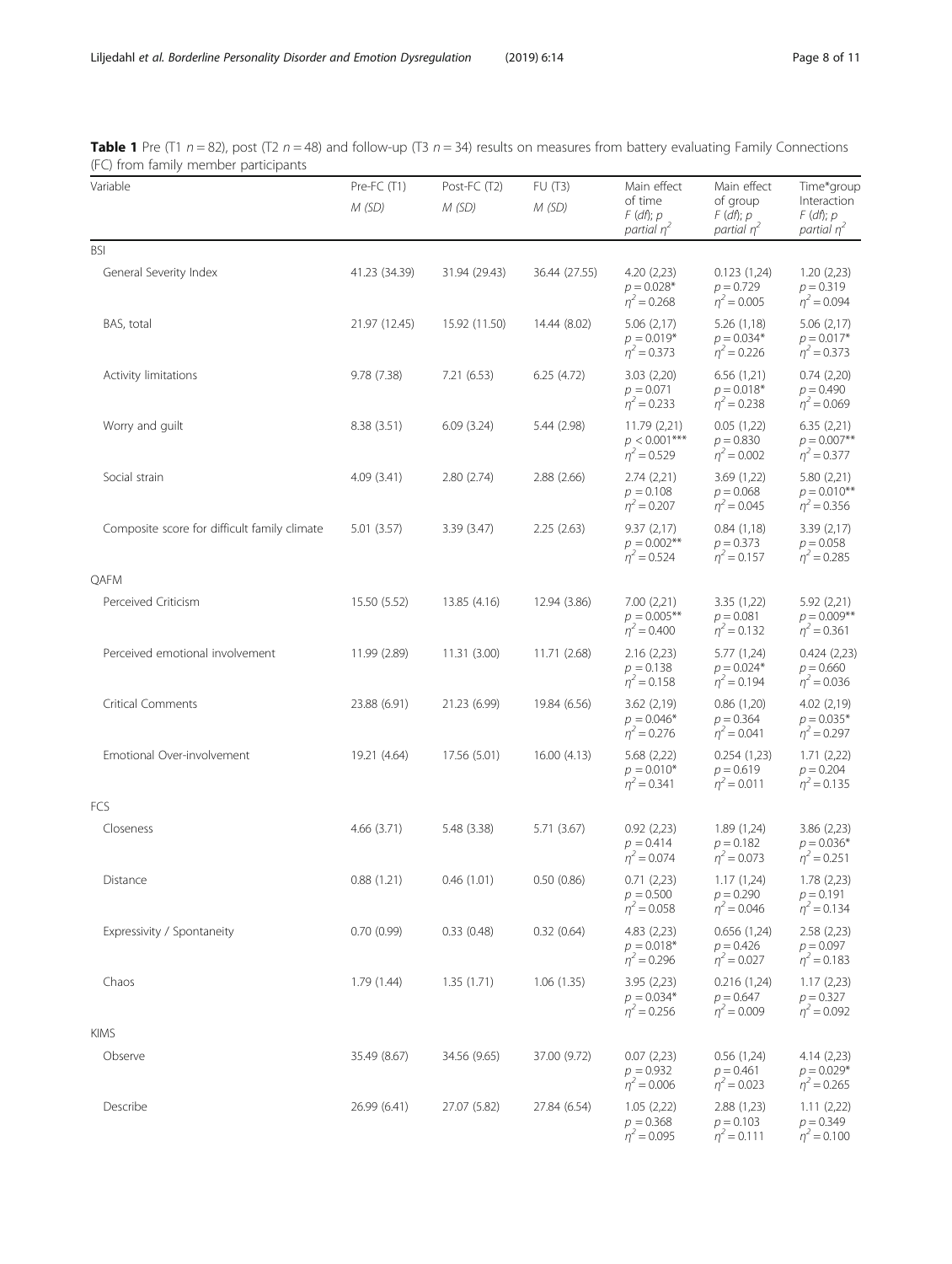| (FC) from raminy member participants (Commuted) |              |                       |                  |                                                          |                                                           |                                                                |  |  |  |
|-------------------------------------------------|--------------|-----------------------|------------------|----------------------------------------------------------|-----------------------------------------------------------|----------------------------------------------------------------|--|--|--|
| Variable                                        | Pre-FC (T1)  | Post-FC (T2)<br>M(SD) | FU (T3)<br>M(SD) | Main effect<br>of time<br>$F$ (df); $p$<br>partial $n^2$ | Main effect<br>of group<br>$F$ (df); $p$<br>partial $n^2$ | Time*group<br>Interaction<br>$F$ (df); $p$<br>partial $\eta^2$ |  |  |  |
|                                                 | M(SD)        |                       |                  |                                                          |                                                           |                                                                |  |  |  |
| Act with awareness                              | 29.03 (5.89) | 29.04 (5.04)          | 28.85 (5.89)     | 0.07(2,23)<br>$p = 0.930$<br>$n^2$ = 0.006               | 0.90(1,24)<br>$p = 0.353$<br>$n^2$ = 0.036                | 0.290(2,23)<br>$p = 0.751$<br>$\eta^2 = 0.025$                 |  |  |  |
| Accept without judgement                        | 31.28 (7.31) | 33.07 (6.37)          | 32.25 (7.67)     | 0.66(2,22)<br>$p = 0.527$<br>$n^2$ = 0.062               | 0.95(1,23)<br>$p = 0.340$<br>$n^2 = 0.040$                | 0.42(2,22)<br>$p = 0.665$<br>$n^2 = 0.40$                      |  |  |  |
| QOLI                                            | 2.45(1.61)   | 2.66(1.36)            | 2.40(1.42)       | 0.19(2,20)<br>$p = 0.829$<br>$n^2$ = 0.019               | 2.61(1,21)<br>$p = 0.116$<br>$n^2 = 0.111$                | 0.34(2,20)<br>$p = 0.717$<br>$n^2$ = 0.033                     |  |  |  |

**Table 1** Pre (T1  $n = 82$ ), post (T2  $n = 48$ ) and follow-up (T3  $n = 34$ ) results on measures from battery evaluating Family Connections (FC) from family member participants (Continued)

BSI Brief Symptom Inventory, BAS Burden Assessment Scale, QAFM Questions about Family Members, FCS The Family Climate Scale, KIMS Kentucky Inventory of Mindfulness Skills, QOLI Quality of Life Inventory

\*  $p < .05$ ; \*\*  $p < .01$ ; \*\*\*  $p < .001$ 

lifetime histories of mental illness including experiences of severe inter-generational mental illness. Little is known about how their relatives respond to FC. Evaluation of the latter is a unique contribution of this study. The fact that FC-R family members also showed improvement in their outcomes gives preliminary support that the FC-R does not lose its capacity to produce positive change.

# Limitations

Although our data replicate a number of positive changes reported in the pioneering American, Swedish and FC literature  $[13, 15, 21]$  $[13, 15, 21]$  $[13, 15, 21]$  $[13, 15, 21]$  $[13, 15, 21]$ , we did not observe any improvements in mindfulness or quality of life over testing periods. Accordingly, non-significant findings might be related to the sample size in our study, by no means excluding clinically relevant effects in the population. The limited sample size is partially related to participants not completing FC or some of the assessments. While incomplete data may introduce a bias, there was no indication for systematic differences between participants completing versus not completing the treatment and the assessments following FC. However, the findings presented in this paper primarily apply to participants who completed FC.

Importantly, the loved ones diagnosed with BPD in this study all received DBT (either outpatient or residential, but they were not randomized) while their relatives participated in FC. This is both a strength and a limitation. It is a strength because no previous studies of FC have controlled for treatment of the loved one with BPD. It is a weakness because it is difficult to generalize findings from this study to individuals and their families when the individual is in a different treatment, or no treatment at all. The absence of a control group also prevents us from drawing causal conclusions. Further, there were no ratings of DBT quality/adherence, so we cannot be sure whether treatment was better in one condition. However, there is a larger "dose" of DBT in residential treatment.

Because this was a study of family members' experiences of FC, we did not collect data on the use of pharmacotherapy, changes in psychosocial functioning and life satisfaction in loved ones receiving DBT. In retrospect we believe this is a limitation of the study. Pharmacotherapy may contribute to behaviour change [[35\]](#page-10-0), and use of medications are quite common in BPD populations [[36](#page-10-0)]. Life satisfaction and engagement in one's community are other important aspects of personal recovery [[37](#page-10-0)]. In order to attribute improvement more specifically to FC programming, collecting data on medication use and conducting analyses that control for specific psychopharmacological classes of medications prescribed would have strengthened our findings. Measuring social and vocational functioning as well as life satisfaction in BPD populations are also valuable indicators of change over the course of DBT and thereafter [\[37](#page-10-0)].

Finally, the Swedish context in which we conducted our study, where DBT is widely available in publiclyfunded settings is somewhat unique internationally. Accordingly, our study may be difficult to replicate with FC delivered by service providers. However, in North America and other English-language locations without wide access to publicly-funded DBT, family members who are FC graduates deliver FC. The National Educational Alliance for Borderline Personality Disorder (NEABPD) provides extensive cost-free online resources for loved ones and professionals, including training and materials to deliver FC. It is currently unknown whether there are differences in FC effectiveness when delivered by service providers compared to family members.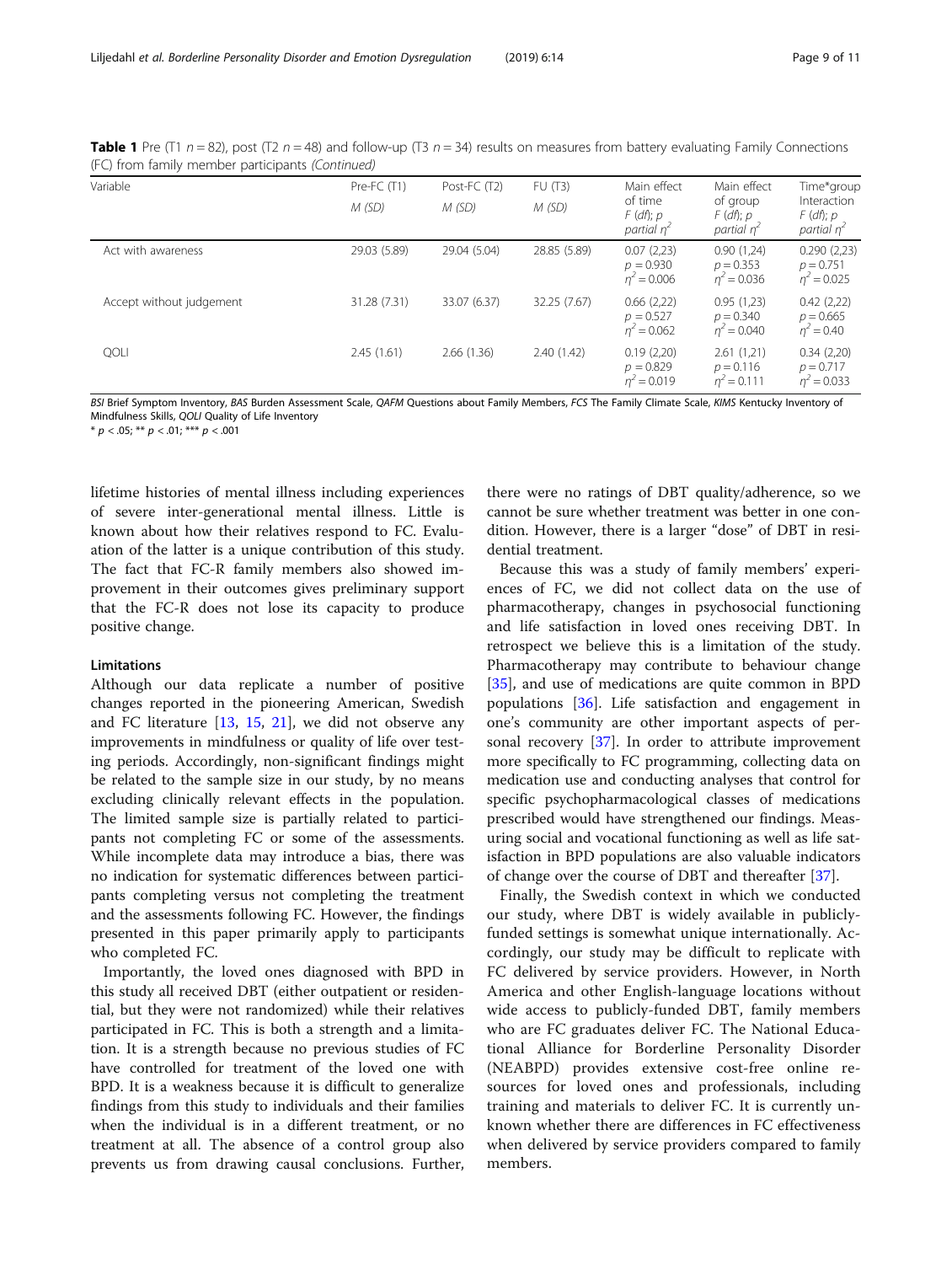# Conclusions

Participants in our study reported longstanding improvements in core areas of functioning related to their own mental health, their perceived resources to care for their loved one receiving DBT and their overall family functioning, regardless of which FC intensity they received. Some deterioration in these outcomes were observed at T2 for families adjusting to their loved one's return home from residential treatment, which resolved by T3. Our results demonstrate that FC programming is associated with improvements reported in other FC evaluation research [[13](#page-10-0), [15](#page-10-0)–[17,](#page-10-0) [19](#page-10-0), [21\]](#page-10-0), even for family members whose loved ones' severity and chronicity of BPD has necessitated residential treatment. We therefore suggest that FC programming be considered an essential component for treating this population in general, particularly for families with loved ones living with them, planning on living with them or having regular close contact.

Hoffman et al. [[13\]](#page-10-0) described "surplus stigma" experienced by families with a member diagnosed with BPD, due to misunderstanding and prejudice towards BPD individuals. These authors note that negative attitudes are prevalent both within society and also within the mental health system. In other words, there is an increased likelihood that individuals with a BPD diagnosis and their families seeking services may be excluded or rejected outside of specialized settings. Anticipating this, it is vital to create as many opportunities and methods for welcoming family members with a loved one receiving DBT to participate in FC while reducing burdens and barriers to participation whenever possible. Herein lies the purpose of our work, which demonstrated positive outcomes of FC offered in differing therapeutic intensities for different populations (FC-R versus FC-S).

Further research is required to replicate these findings, ideally with a larger sample size, a control group, and data collected on use of pharmacotherapy, social and vocational functioning and life satisfaction in the loved one receiving DBT. It would also be helpful for future research to evaluate specifically the impact of booster FC sessions for family members who have completed FC - particularly for families of loved ones completing DBT-R when they return home. Booster sessions may be of additional benefit to family members with loved ones completing outpatient DBT as well, particularly if there are concerns about termination.

# Future directions

Due to the non-experimental, non-randomized design employed by this study, we cannot unequivocally attribute the observed changes to the FC treatment. However, our findings of long-term improvement for FC families on a number of outcomes regardless of treatment setting or intensity of FC delivery warrants

consideration of why and how these changes occur. One possibility may be that FC teaches DBT skills to family members, equipping them not only with the same skills taught to their family member in DBT treatment, but also giving family members a new language with which to communicate. DBT is a behaviourally-based intervention that uniquely emphasizes the goal of using nonjudgmental language that is descriptive rather than interpretational. When attributions for others' behaviours are ambiguous, DBT (and FC by extension) suggests that those attributions are benign [\[12](#page-10-0), [14\]](#page-10-0). Out-ofcontrol behaviour is understood to reflect suffering in the absence of the needed skills to regulate emotion. Importantly, family members are also taught emotion regulation skills from DBT, which they might offer to help their family member or use themselves when overwhelmed. In the absence of the negative assumptions inherent in judgmental language, as well as with new DBT skills to replace a sense of helplessness and hopelessness, it may be easier to maintain compassion and a desire to support, rather than to blame or escape. This may be an understandable contrast from how behaviour and intentions are described within the family of a persistently self-harming and suicidal individual if that family is burned out and traumatized. Testing the effects of FC within an experimental study, as well as finding ways of studying changes in the actual family communication to see if this mediates the observed changes, would be a significant contribution to the field.

#### Abbreviations

BAS: Burden Assessment Scale; BPD: Borderline personality disorder; BSI: Brief Symptom Inventory; DBT: Dialectical Behaviour Therapy; DBT-R: Residential Dialectical Behaviour Therapy; DBT-S: Standard Dialectical Behaviour Therapy; FC: Family Connections; FC-R: Family Connections, residential delivery (intensified); FCS: Family Climate Scale; FC-S: Family Connections, standard delivery (weekly for 12–14 weeks); KIMS: Kentucky Inventory of Mindfulness Skills; QAFM: Questions about the family; QOLI: Quality of Life Inventory; T1: Time 1; T2: Time 2; T3: Time 3

#### Acknowledgements

This study would not have been possible to complete without the generous contribution of time and energy from FC participants. We also wish to gratefully acknowledge data collection efforts from: Frida Andersson Lysel, Patrik Hjelm, Niklas Liljedahl at Finjagården, and Maria Wänstrand, Karin Gunther, Magnus Nilsson and Solvig Zander at DBT-Lund. Thanks to Ola Thorsson, Anita Linnér, Catherine Svalenius and Åsa Eriksson Kronvall for translating the FC manual to Swedish.

#### Authors' contributions

SIL, SW, MW-L, L-GL & DD conceived of the study. SIL and SW collected the data. SIL drafted the manuscript. NK completed the analysis, interpreted the results and wrote sections of the paper related to statistics. AEF, SW, MW-L, L-GL, NK & DD offered feedback on the manuscript and contributed to the final paper. All authors read and approved the final manuscript.

#### Funding

This work was supported by funding from the Sjöbring Foundation and the OM Persson Foundation.